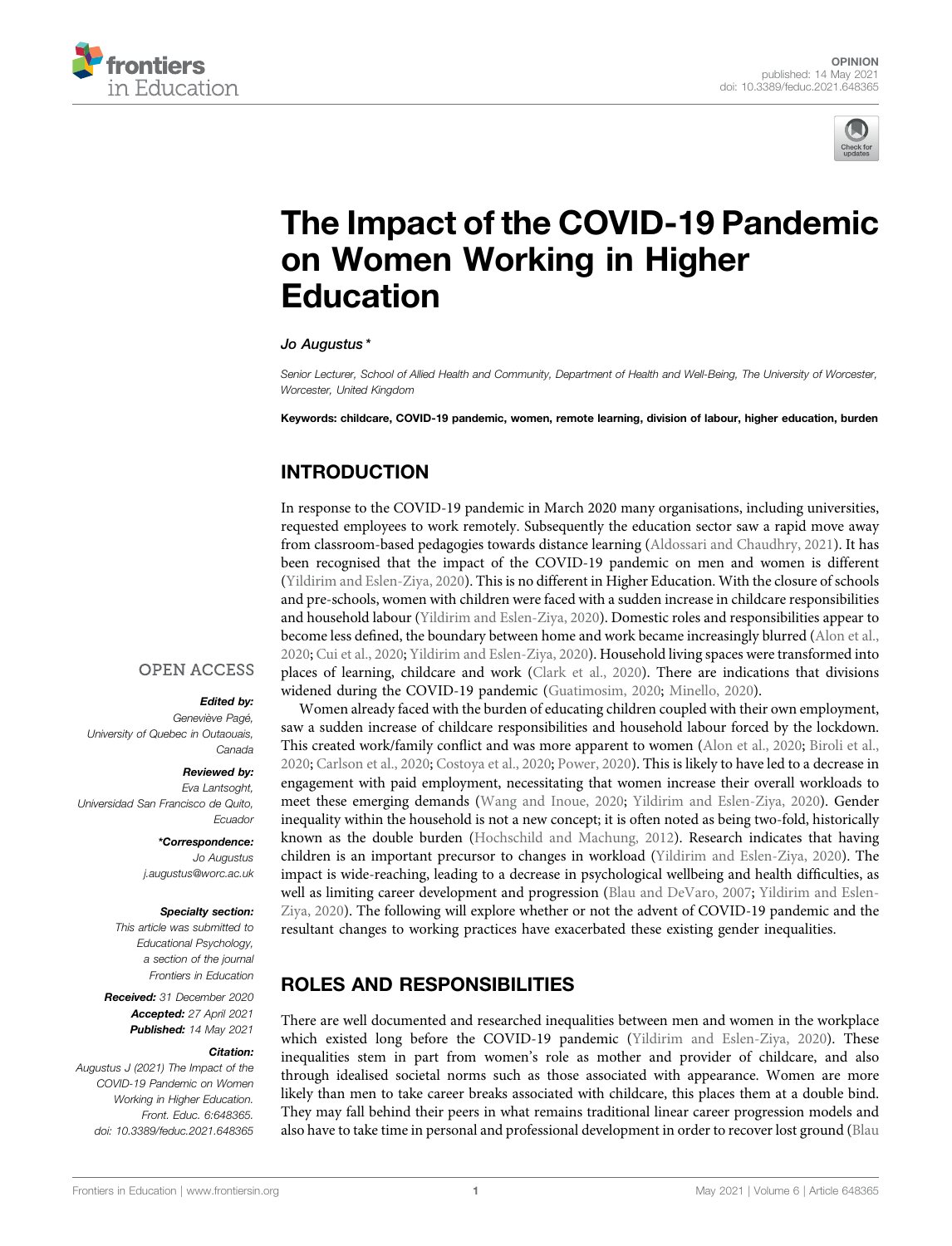[and DeVaro, 2007\)](#page-3-13). Women are then more likely to return to work in part-time roles which may necessitate taking a backwards step into their careers [\(Blau and DeVaro, 2007](#page-3-13)). [Hochschild](#page-3-14) [\(2012\)](#page-3-14) argues that there is a division of labour associated with 'men's' and 'women's' work, with women undertaking 'caring' or 'nurturing' work and men undertaking roles which require a colder emotional approach. In addition, women are more likely to be subject to direct or indirect discrimination in their working lives [\(Peterson and Morgan, 1995](#page-3-15)).

The expectations of motherhood play an important role, requiring women to conform ([Nilson, 2015;](#page-3-16) [Güney-Frahm,](#page-3-17) [2020](#page-3-17)). Such an idealised image begins during pregnancy and continues post-birth, encompassing the caring role, healthy role and working role. A possible impact of the COVID-19 pandemic is that the combination of these roles is unattainable as a result of social isolation [\(Güney-Frahm, 2020\)](#page-3-17). The onset of the COVID-19 pandemic has acted to exacerbate the disparity between genders by putting pressure on women to achieve unattainable socio-economic goals ([Güney-Frahm, 2020\)](#page-3-17). In the context of Higher Education having to meet these expectations could lead to an increased sense of failure, whether perceived or actual. These neoliberalist views of motherhood roles act to increase inequalities ([Wang and Inoue, 2020;](#page-3-11) [Yildirim and Eslen-Ziya,](#page-3-1) [2020](#page-3-1)).

Research notes that the COVID-19 pandemic led to an increase in women as the main care provider alongside and to some extent created by working from home as an employee ([Wang and Inoue, 2020\)](#page-3-11). This included women as the main provider of childcare, including the provision of home-schooling in real-time adding to the burden. Women primarily undertake domestic chores, such as cooking and cleaning, tasks which are more intense during the lockdown period due to increased occupancy in the home [\(Aldossari and Chaudhry, 2021](#page-3-0)). The COVID-19 pandemic has accelerated change in working practices such that the volume of work rapidly increasing. In Higher Education for example, teaching and learning activities had to be taken rapidly online, which required additional training to learn the use of new technologies relevant to remote teaching. In addition, teaching pedagogies also had to be adapted to facilitate remote learning which also contributed to the volume of work rapidly increasing.

Research conducted by [Yildirim and Eslen-Ziya \(2020\)](#page-3-1) demonstrated that the day-to-day routine of female academics with children was disproportionately affected by the COVID-19 pandemic. In addition, women with children are academically less productive than men [\(Collins et al., 2020](#page-3-18); [Lutter and](#page-3-19) [Schröder, 2020](#page-3-19)). This could relate to the conflict between the demands of both roles, where women must prioritise childcare. In family units with children, where the man is the main financial provider, the women is expected to undertake additional roles that the man cannot. Arguably, the COVID-19 pandemic has required an increase in the need for 'caring' work which Hochschild argues is more likely to be undertaken by women (2012). This may have placed an additional burden, as this work is allocated or delegated disproportionately to female members of staff [\(Hochschild, 2012](#page-3-14)). COVID-19 has been at the top of Higher Education agendas for the last 12 months. Although there are

established policies promoting gender equality, these have been deprioritised. This may not have been a conscious decision but time, energy and resources have been diverted ([Yildirim and](#page-3-1) [Eslen-Ziya, 2020\)](#page-3-1).

## Development Activities and Career Progression

Where boundaries between home and work are blurred women may feel greater levels of stress and workplace burnout [\(Clark](#page-3-4) [et al., 2020\)](#page-3-4). In addition, to domestic tasks, stress can also originate in the workplace, through for example direct or indirect discrimination or lack of opportunity to gain promotion [\(Doyle and Hind, 1998;](#page-3-20) [Knights and Richards,](#page-3-21) [2003](#page-3-21)). To mitigate this woman may move into less demanding roles or reduce hours at work [\(Connolly and Gregory, 2008;](#page-3-22) [Wheatley, 2013\)](#page-3-23). Higher Education has taken steps to support employees during the COVID-19 pandemic, including putting in place remote working arrangements ([Nash and Churchill, 2020\)](#page-3-24). [Nash and Churchills \(2020\)](#page-3-24) research conducted in Australia, showed that whilst flexible working arrangements were often in place, these were not necessarily consistently applied. The impact could be a view that caring responsibilities are exceptional rather than the norm. An unintended consequence is that caring responsibilities become hidden, overlooked and thus not deemed institutional priorities [\(Acker, 2006](#page-3-25)).

Working mothers were reported to work an increasing number of hours in order to meet the demands of childcare and the workplace during the lockdown phase of the COVID-19 pandemic ([Jessen and Waights, 2020\)](#page-3-26). This could suggest there is limited time for additional activities such as those required for career development, as the focus is on what is perceived as essential or core tasks. [Andersen et al. \(2020\)](#page-3-27) research denoted that the research activities between men and women differed. For example, they reported that 19% fewer women were named as first author when compared to the same time in the previous year. In addition, [Kitchener \(2020\)](#page-3-28) and [Viglione \(2020\)](#page-3-29) presented anecdotal evidence suggesting women submitted fewer papers to peer-reviewed journals, compared to men.

[Aldossari and Chaudhry \(2021\)](#page-3-0) noted the difference in how men and women see the transformed spaces; where men see home as a restorative place whereas women see it as a place of unpaid work, which may have led to feelings of inadequacy and burnout. Inappropriate or unsuitable spaces to conduct work, or having to work unsociable hours when children are asleep has added to the burden [\(Clark et al., 2020;](#page-3-4) [Nash and Churchill,](#page-3-24) [2020](#page-3-24)). The COVID-19 pandemic has arguably led to women losing resources available to them and subsequently increasing vulnerability to further losses, when compared to men (Peck 2020). These losses could be in relation to loss of earnings, or loss of a job and highlights a resource poor position women held, relative to men, prior to the COVID-19 pandemic ([Connolly and](#page-3-22) [Gregory, 2008;](#page-3-22) [Wheatley, 2013](#page-3-23)). Academic productivity is measured in part by the number of peer reviewed submissions. This found a reduction in women submitting publications, whereas men remained unaffected by the COVID-19 pandemic [\(Anderson et al., 2020;](#page-3-27) [Collins et al., 2020](#page-3-18); [Lutter](#page-3-19)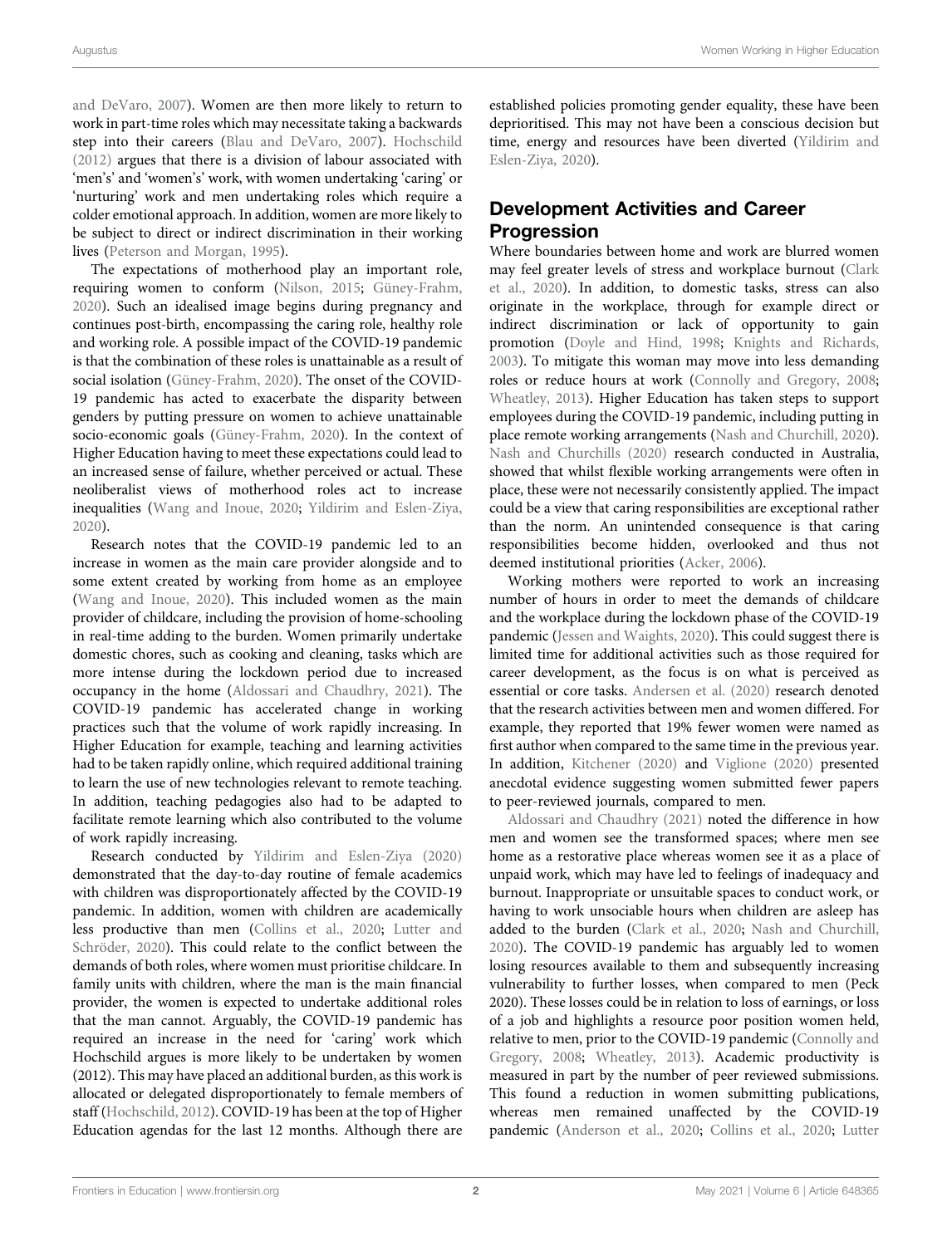[and Schröder, 2020](#page-3-19)). Productivity also encompasses aspects of teaching and learning, which women may have conducted at unsociable times to reduce interruptions ([Jessen and Waights,](#page-3-26) [2020](#page-3-26)). Similar gender gaps were noted in broader populations, indicating the COVID-19 pandemic has far reaching implications for women in the workplace [\(Collins et al., 2020\)](#page-3-18).

### **DISCUSSION**

This paper explores the impact of the COVID-19 pandemic on women working in academia, in particular the disproportionate care burden of women resulting from the dispersed and isolated family unit [\(Jessen and Waights, 2020\)](#page-3-26). Research has highlighted how the reality of working at home has disproportionally impacted women with children. Quite simply, there is more childcare to do, occupied houses require more cleaning and meal preparation that cannot be completed by anyone else. The gender gap has widened with these competing demands ([Alon et al., 2020;](#page-3-2) [Biroli et al., 2020;](#page-3-7) [Carlson et al., 2020](#page-3-8); [Costoya](#page-3-9) [et al., 2020](#page-3-9); [Power, 2020\)](#page-3-10). The expectations of these roles and the constraints surrounding them, including who should perform them, may change the construct of motherhood [\(Güney-Frahm,](#page-3-17) [2020](#page-3-17)). As a result women have had to prioritise motherhood in order to fulfil an idealised role ([Collins et al., 2020](#page-3-18); [Lutter and](#page-3-19) [Schröder, 2020\)](#page-3-19). This is likely to lead to a reduction in productivity in their paid role and close career pathways. A consequence may be a reversal of the progress in gender equality agendas in Higher Education ([Yildirim and Eslen-](#page-3-1)[Ziya, 2020](#page-3-1)). Disruption to the boundaries between work and home are likely to continue in the short to medium term.

Therefore, moving forward Higher Education employers must consider the impact of the COVID-19 pandemic on women with childcare responsibilities ([Nash and Churchill, 2020\)](#page-3-24). Higher Education employers must ensure maximum flexibility for staff in terms of when and how work is undertaken. This may help women to restructure the time when work is undertaken and allow that to be weaved in between childcare tasks. Given that this paper concludes that the overall workload of women has increased, they must be able to contribute by working outside of traditional working hours and locations, with all of the associated patriarchal connotations. In their internal communication strategies Higher Education employers should strive to create a culture where nonstandard working hours and locations are accepted, embracing new ways of working. This should perpetuate cultural change away from the traditional concept of working hours which by its nature disadvantages women who are having to provide childcare. More work is needed in this area to ensure that initiatives, whilst well intended, deliver. Higher Education employers should undertake equality impact assessments both prior to and importantly after such initiatives are put in place.



<span id="page-2-0"></span>This paper has explored three key factors that led to a disproportionate impact on women working in academia, relative to men. These three key factors focus on the roles and responsibilities of the transition of education to remote learning, development opportunities, including career progression and the gendered division of labour, including caring responsibilities (see [Figure 1](#page-2-0)). The findings indicate the gender gap in the context of domestic tasks and factors that may influence career development. Further research is required into the long-term consequences of the COVID-19 pandemic on women working in higher education. This is limited to a comparison of men and women, pre and post COVID-19, further work should be carried out to understand the effect on other groups and importantly, intersectionality. This work should for example aim to understand the impact on single sex or trans parents. Further work also needs to be carried out to understand the level of disadvantage that motherhood places within Higher Education relative to other groups.

# AUTHOR CONTRIBUTIONS

The author confirms being the sole contributor of this work and has approved it for publication.

### ACKNOWLEDGMENTS

Thank you to Gabriela Misca for her encouragement.